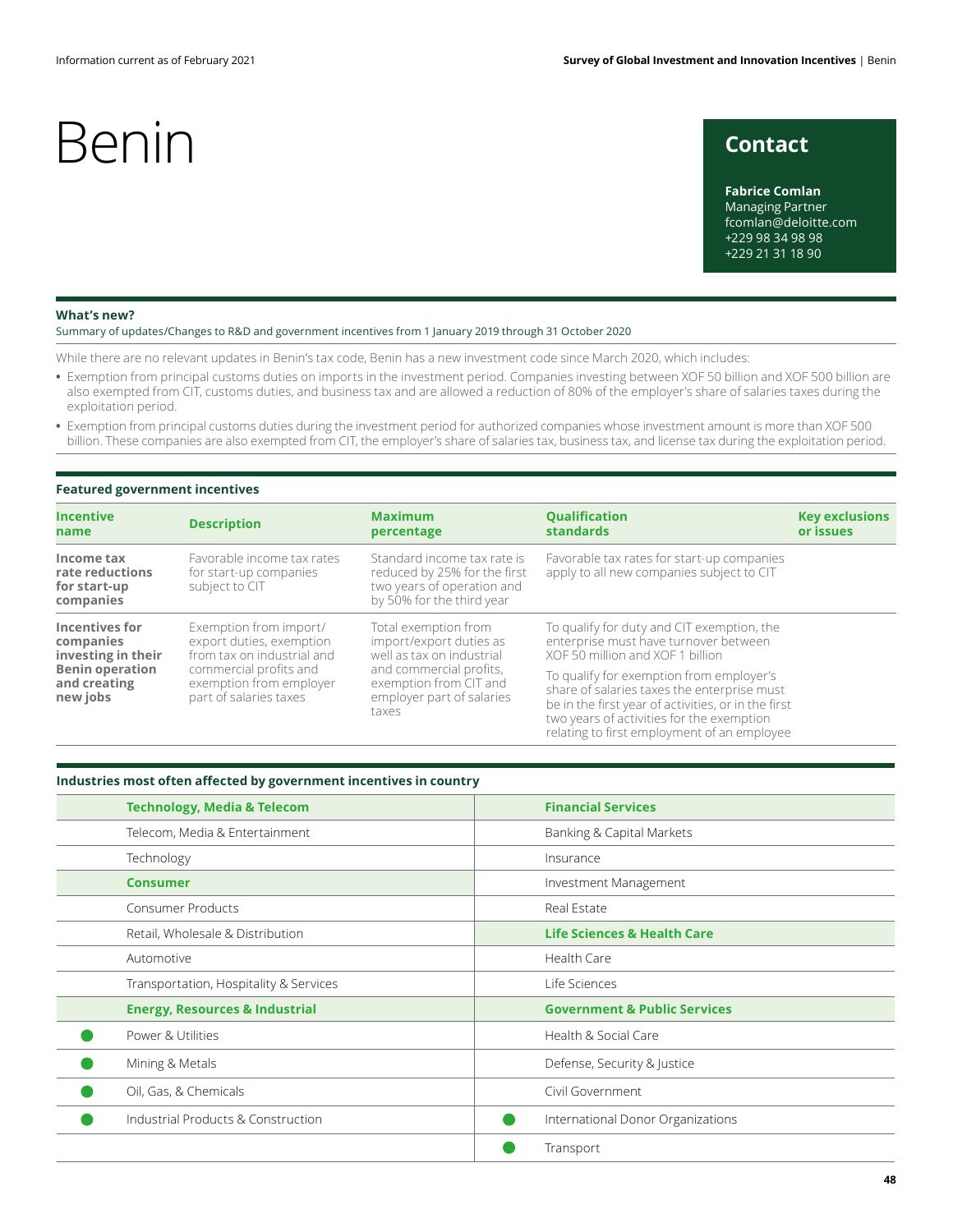## **Contact**

**Fabrice Comlan** Managing Partner fcomlan@deloitte.com +229 98 34 98 98 +229 21 31 18 90

| <b>Type</b>                                                                                      | <b>National</b><br>incentive? | State,<br>provincial,<br>regional<br>or local<br>incentives? <sup>1</sup> | <b>Filing</b><br>deadlines<br>imposed? | Did you<br>claim in<br>advance<br>or<br>arrears? <sup>2</sup>                                                                                                                                                                                                                                 | Nature of<br>incentive                                                                                                                                                                                                                                                                                                                              | <b>Maximum benefit</b><br>available to large<br>enterprises?                                                                                                                                     | <b>Maximum benefit</b><br>available to small<br>and medium-sized<br>enterprises?                                                                                                                                                                                                                                             |
|--------------------------------------------------------------------------------------------------|-------------------------------|---------------------------------------------------------------------------|----------------------------------------|-----------------------------------------------------------------------------------------------------------------------------------------------------------------------------------------------------------------------------------------------------------------------------------------------|-----------------------------------------------------------------------------------------------------------------------------------------------------------------------------------------------------------------------------------------------------------------------------------------------------------------------------------------------------|--------------------------------------------------------------------------------------------------------------------------------------------------------------------------------------------------|------------------------------------------------------------------------------------------------------------------------------------------------------------------------------------------------------------------------------------------------------------------------------------------------------------------------------|
| <b>Investment</b>                                                                                |                               |                                                                           |                                        |                                                                                                                                                                                                                                                                                               |                                                                                                                                                                                                                                                                                                                                                     |                                                                                                                                                                                                  |                                                                                                                                                                                                                                                                                                                              |
| <b>Capex: Start-ups</b>                                                                          | (II)                          |                                                                           |                                        | National:<br>Advance<br>Local: Not<br>applicable                                                                                                                                                                                                                                              | New small companies<br>are not eligible for CIT<br>reduction:<br>New medium-sized and<br>large companies are<br>eligible for reduced CIT<br>rates for the first three<br>years                                                                                                                                                                      | (more than 1 billion<br>turnover) are eligible<br>for a reduction of<br>years of activities<br>The CIT rate is<br>reduced by 25% for<br>the first two years,<br>and by 50% for the<br>third year | New medium-sized<br>New large companies companies (turnover<br>between XOF<br>50 million and XOF<br>1 billion) are eligible<br>CIT for the first three for a reduction of CIT<br>for first three years<br>of activities<br>The CIT rate is<br>reduced by 25% for<br>the first two years,<br>and by 50% for the<br>third year |
|                                                                                                  |                               |                                                                           |                                        |                                                                                                                                                                                                                                                                                               | New companies (whose<br>turnover is more than XOF<br>50 million) are exempted<br>from the employer's share<br>of salaries taxes for the first<br>year of activity. New compa-<br>nies are also exempted from<br>the employer's share of<br>salaries taxes for two years<br>on the remuneration paid<br>for the first job of registered<br>employees |                                                                                                                                                                                                  |                                                                                                                                                                                                                                                                                                                              |
| <b>Capex:</b> Import/<br>export duty<br>exemptions & tax<br>relief for capex and<br>job creation | <b>(II)</b>                   |                                                                           |                                        | National:<br>Advance<br>Local: Not<br>applicable                                                                                                                                                                                                                                              | Companies with one year of<br>activity can benefit from a<br>non-renewable annual CIT<br>credit following the conclu-<br>sion of a long term contract<br>with a Beninese employee<br>after one year of service                                                                                                                                      | The tax incentives<br>are available for<br>large companies<br>that make the<br>required amount<br>of investment                                                                                  | The tax incentives<br>are available for<br>medium-sized<br>companies that<br>make the required<br>amount of<br>investment (XOF                                                                                                                                                                                               |
|                                                                                                  |                               |                                                                           |                                        | Authorized companies<br>that invest between XOF<br>50 million and XOF 1 billion<br>are exempted from princi-<br>pal customs duties at im-<br>port during the investment<br>period. These companies<br>are also exempted from<br>customs duties at export<br>during the exploitation<br>period | (XOF 50 million to<br>XOF 1 billion)                                                                                                                                                                                                                                                                                                                | 50 million to XOF<br>1 billion)                                                                                                                                                                  |                                                                                                                                                                                                                                                                                                                              |
|                                                                                                  |                               |                                                                           |                                        |                                                                                                                                                                                                                                                                                               | Authorized companies are<br>also exempted from CIT dur-<br>ing the exploitation period                                                                                                                                                                                                                                                              |                                                                                                                                                                                                  |                                                                                                                                                                                                                                                                                                                              |

Key:  $\bullet$  = PERMANENT INCENTIVE  $(\cdot|\cdot)$  = TEMPORARY INCENTIVE  $(\cdot|\cdot)$  = NEGOTIABLE  $\bullet$  = NO  $\bullet$  = LIMITED APPLICABILITY  $\bullet$  = NOT APPLICABLE

#### Notes:

- 1. Green means that this incentive is currently in effect. Yellow means that the incentive has limited applicability, i.e., the requirements for this incentive limit its value to most companies. Red means that there is no incentive.
- 2. If the response is advance, this means that the government must approve the award of the incentive prior to the commencement/completion of the project/activity. If the response is arrears, this means that the award of the incentive is determined at the end of the tax period or after the completion of the qualifying project or activity. Most tax incentives are considered to be claimed in arrears because they are reported on tax returns.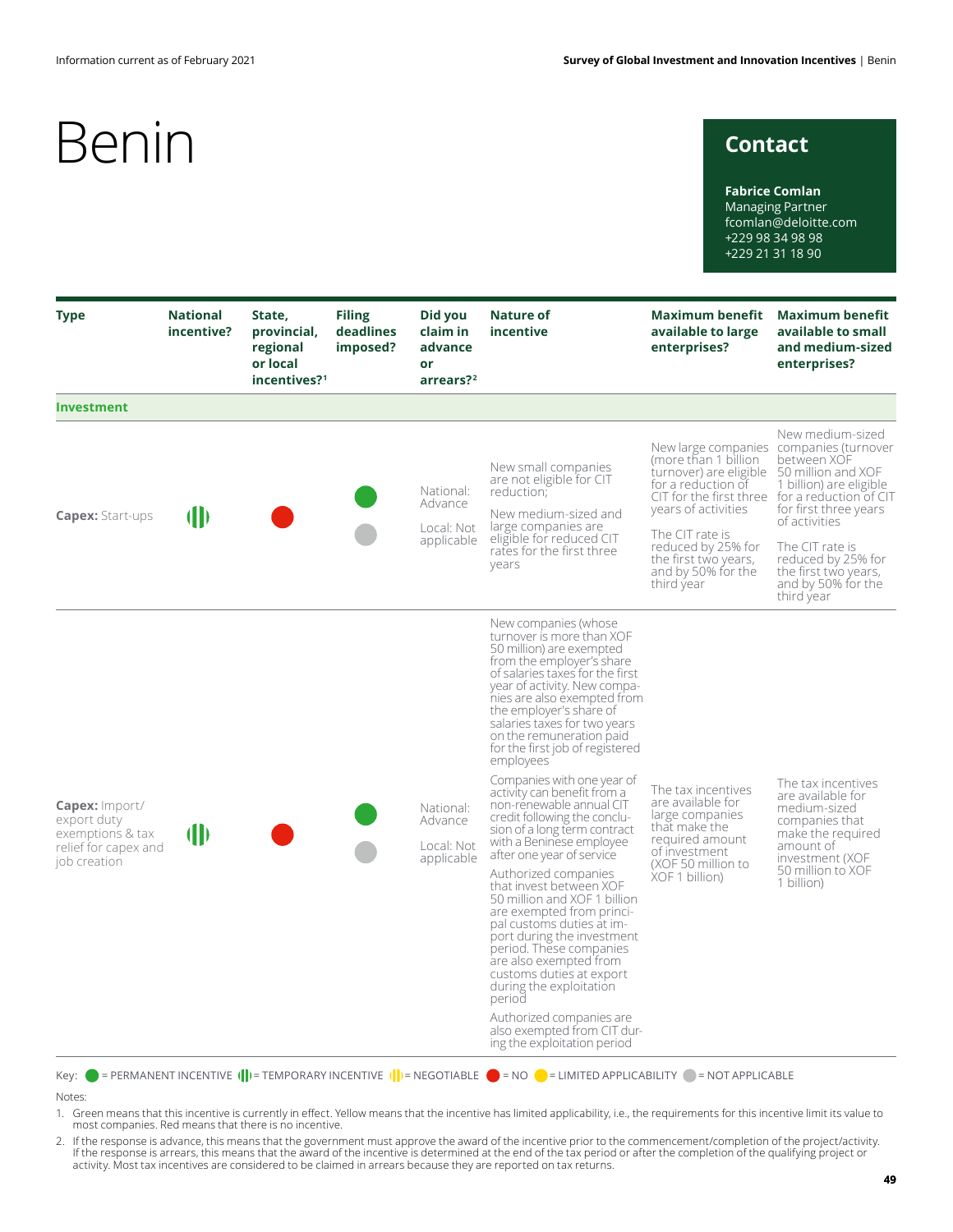## **Contact**

**Fabrice Comlan** Managing Partner fcomlan@deloitte.com +229 98 34 98 98 +229 21 31 18 90

| <b>Type</b>                                          | <b>National</b><br>incentive? | State,<br>provincial,<br>regional<br>or local<br>incentives? <sup>1</sup> | <b>Filing</b><br>deadlines<br>imposed? | Did you<br>claim in<br>advance<br>or<br>arrears? <sup>2</sup>                             | Nature of<br>incentive                                                                                                                                                                                                                                                                                                                                                              | Maximum benefit<br>available to large<br>enterprises?                                                           | <b>Maximum benefit</b><br>available to small<br>and medium-sized<br>enterprises?                                          |
|------------------------------------------------------|-------------------------------|---------------------------------------------------------------------------|----------------------------------------|-------------------------------------------------------------------------------------------|-------------------------------------------------------------------------------------------------------------------------------------------------------------------------------------------------------------------------------------------------------------------------------------------------------------------------------------------------------------------------------------|-----------------------------------------------------------------------------------------------------------------|---------------------------------------------------------------------------------------------------------------------------|
| <b>Investment (continued)</b>                        |                               |                                                                           |                                        |                                                                                           |                                                                                                                                                                                                                                                                                                                                                                                     |                                                                                                                 |                                                                                                                           |
| <b>Capex:</b> Tax relief<br>for significant<br>capex | $\mathbf{\Vert}$              |                                                                           |                                        | National:<br>Advance<br>Local: Not<br>applicable                                          | Authorized companies<br>that invest between XOF<br>50 billion and XOF 500<br>billion are exempted from<br>customs duties on import<br>during the investment<br>period. These companies<br>are also exempted from<br>CIT, custom duties, and<br>business tax and are<br>granted a reduction of 80%<br>of the employer's share of<br>salaries taxes during the<br>exploitation period | The tax incentives<br>are available for<br>large companies<br>that make the<br>required amount<br>of investment | The tax incentives<br>are available for<br>medium-sized<br>companies that<br>make the required<br>amount of<br>investment |
|                                                      |                               |                                                                           |                                        |                                                                                           | Authorized companies that<br>invest more than XOF 500<br>billion are exempted from<br>principal customs duties<br>in the investment period.<br>These companies are<br>also exempted from CIT,<br>the employer's share of<br>salaries tax, business tax,<br>and license tax during the<br>exploitation period"                                                                       |                                                                                                                 |                                                                                                                           |
| <b>Other</b>                                         |                               |                                                                           |                                        |                                                                                           |                                                                                                                                                                                                                                                                                                                                                                                     |                                                                                                                 |                                                                                                                           |
| <b>Industrial Free</b><br>Zone (IFZ)                 | (II)                          |                                                                           |                                        |                                                                                           | Exemptions from CIT<br>and VAT for qualifying<br>companies operating<br>within IFZs, including:<br>Exemption from CIT for<br>the first 10, 12, and                                                                                                                                                                                                                                  |                                                                                                                 |                                                                                                                           |
|                                                      |                               |                                                                           |                                        |                                                                                           | 15 years for zones 1, 2,<br>and 3, respectively;                                                                                                                                                                                                                                                                                                                                    | The number of<br>vears of exemption<br>and the taxes<br>concerned depend<br>on geographic area                  | The number of<br>years of exemption<br>and the taxes<br>concerned depend<br>on geographic area                            |
|                                                      |                               |                                                                           |                                        | National:<br>Advance                                                                      | Reduction of rate of CIT<br>to 20% for five years from<br>11th, 12th, and 13th year<br>Local: Not for zones 1, 2, and 3,<br>applicable respectively;                                                                                                                                                                                                                                |                                                                                                                 |                                                                                                                           |
|                                                      |                               |                                                                           |                                        |                                                                                           |                                                                                                                                                                                                                                                                                                                                                                                     |                                                                                                                 |                                                                                                                           |
|                                                      |                               |                                                                           |                                        | Exemption from VAT for<br>the duration of approval<br>for specific goods and<br>services; |                                                                                                                                                                                                                                                                                                                                                                                     |                                                                                                                 |                                                                                                                           |
|                                                      |                               |                                                                           |                                        |                                                                                           | Exemption from land<br>taxes and business tax<br>for one year from signing<br>of agreement                                                                                                                                                                                                                                                                                          |                                                                                                                 |                                                                                                                           |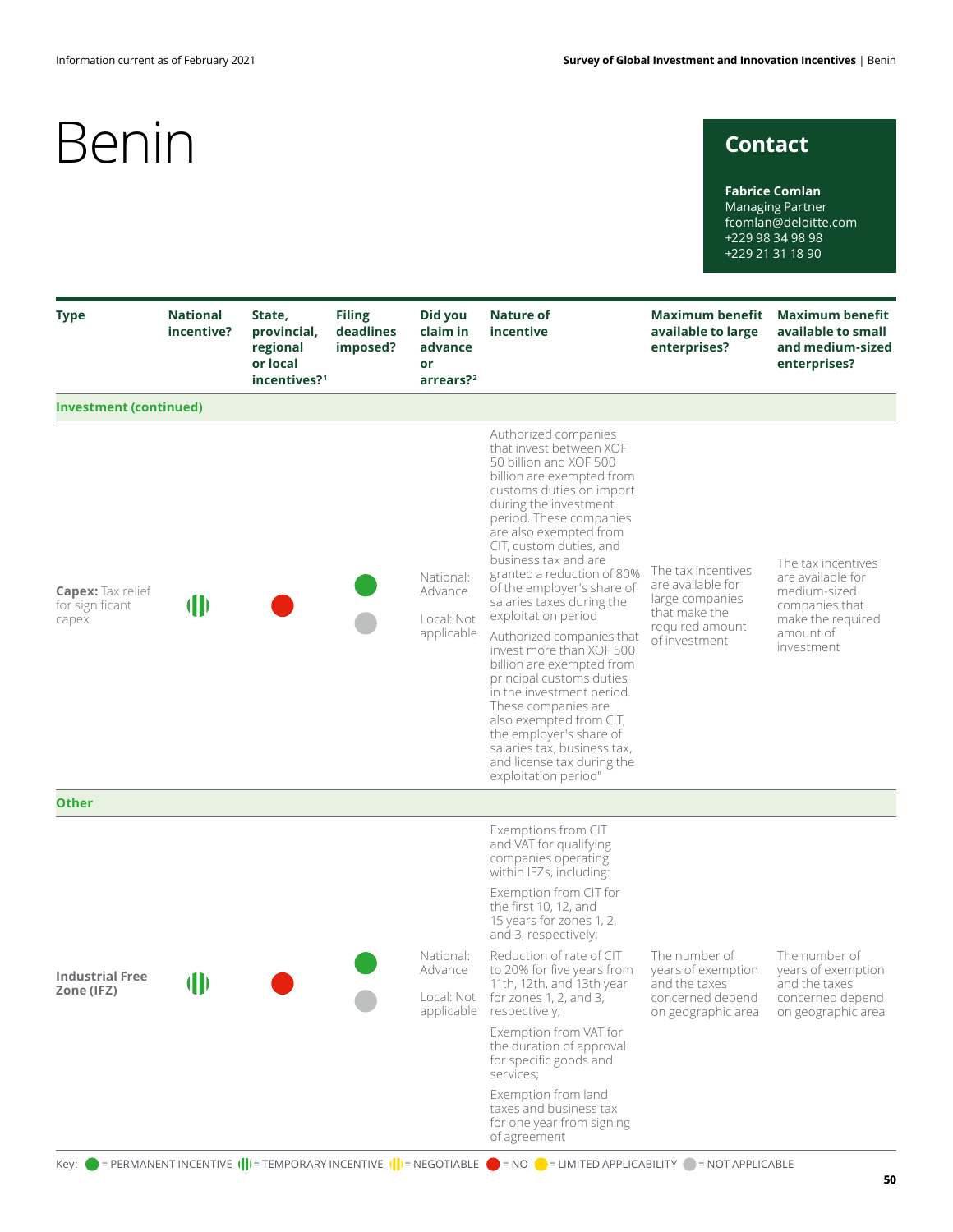## **Contact**

**Fabrice Comlan** Managing Partner fcomlan@deloitte.com +229 98 34 98 98 +229 21 31 18 90

### **Country background**

The standard corporate tax rate in Benin is 30%, but companies in the industrial sector are subject to a lower rate of 25%. A varying corporate tax rate of between 35%–45% is imposed on companies engaged in oil research and exploration and/or the production and sale of hydrocarbons. There also is a value added tax (VAT) levied at a standard rate of 18%.

New reforms have been implemented by the Benin government to foster foreign direct investment. This includes creating a unified regulatory framework for public-private partnerships, a single business registration desk, and multiple tax incentives to support private investments. Moreover, the current administration (led by President Patrice Talon) has initiated a process to modernize public procurement and to revise fees to transfer state-owned lands. The tax regime also has been simplified to favor micro and small enterprises.

According to the United Nations Conference on Trade and Development, World Investment Report 2019, foreign direct investment (FDI) inflows from the United States represent 21.6% of Benin's GDP (USD 14.251 billion in 2018). The National Infrastructure Development Plan, which contains a series of private-public partnerships, has helped boost FDI.

### **Country synopsis**

Benin (officially the Republic of Benin, formerly Dahomey) is a country in West Africa, bordered by Togo to the west, Nigeria to the east, and Burkina Faso and Niger to the north.

Part of the Gulf of Guinea, Benin has a 121 kilometer-long coastline and a population of close to 11.4 million. The country has recently been carrying out key economic and structural reforms.

Benin is a tropical nation, highly dependent on agriculture, and one of the world's largest producers and exporters of cotton and palm oil. Substantial employment and income arise from subsistence farming. According to the African Development Bank, real GDP growth is projected to be 6.3% in 2019 and 6.8% in 2020. Growth in the raw materials extractive sector is projected to reach 5.7% in 2019, driven mainly by the cotton sector.

Industrial growth is projected to expand by 13.3% in 2019, owing to building and public works (growing by 25%) and the electricity and water sectors, projected to grow 8% as the 120-megawatt Maria-Gléta power plant begins production.

Benin is a member of the African Union, the Economic Community of West African States (ECOWAS), and the West African Economic and Monetary Union.

Benin is highly integrated with the regional market: 70% of its exports go to the ECOWAS zone (mainly Nigeria) and the port of Cotonou remains a transit corridor for countries such as Burkina Faso, Mali, and Niger. Benin is also integrated into the regional capital markets and is host to subsidiaries of regional banking groups.

The main challenges for the country are diversifying exports and modernizing trading services and trade and transport services.

Economic growth prospects are good but remain vulnerable to external shocks, especially rainfall, global cotton and oil prices, and changes in Nigeria's economic situation.

## **Investment incentives**

Incentives are granted under several laws, including the investment code, mining code, petroleum code, environment code, free zone law, etc.

### **Capex**

- **• Start-ups:** The Benin tax code provides a reduction of corporate income tax (CIT) rates in the first three years of operation. CIT is reduced by:
	- 25% for the first and second years of operation; and
- 50% for third year of operation.